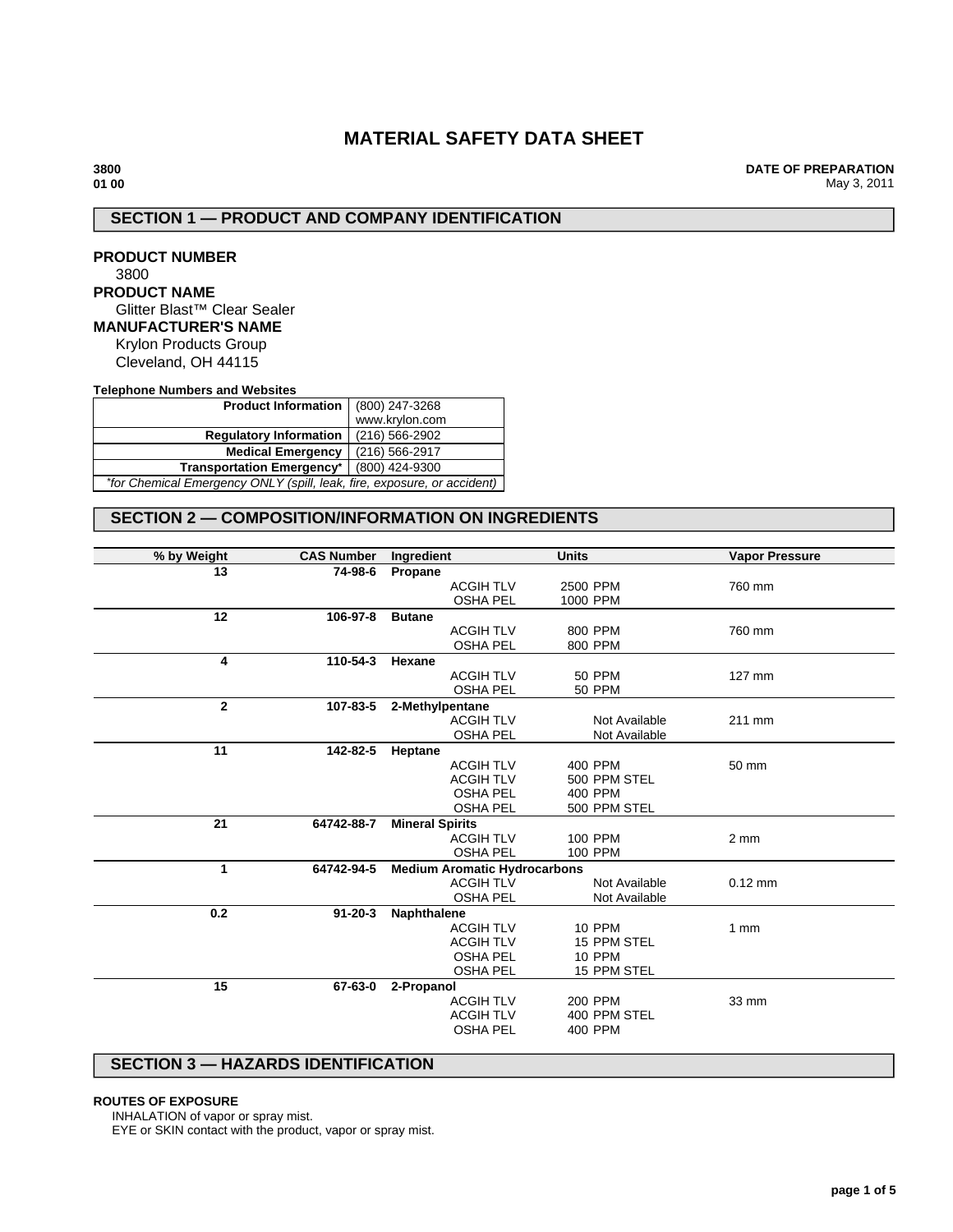| <b>EFFECTS OF OVEREXPOSURE</b><br><b>HMIS Codes</b> |                                                                   |                |     |
|-----------------------------------------------------|-------------------------------------------------------------------|----------------|-----|
| <b>EYES:</b>                                        | Irritation.                                                       | Health         | ົດ* |
|                                                     | <b>SKIN:</b> Prolonged or repeated exposure may cause irritation. | Flammability I |     |
|                                                     | <b>INHALATION:</b> Irritation of the upper respiratory system.    | Reactivity   0 |     |

May cause nervous system depression. Extreme overexposure may result in unconsciousness and possibly death.

Prolonged overexposure to hazardous ingredients in Section 2 may cause adverse chronic effects to the following organs or systems: • the liver

• the urinary system

• the reproductive system

#### **SIGNS AND SYMPTOMS OF OVEREXPOSURE**

Headache, dizziness, nausea, and loss of coordination are indications of excessive exposure to vapors or spray mists. Redness and itching or burning sensation may indicate eye or excessive skin exposure.

#### **MEDICAL CONDITIONS AGGRAVATED BY EXPOSURE**

### None generally recognized.

#### **CANCER INFORMATION**

For complete discussion of toxicology data refer to Section 11.

# **SECTION 4 — FIRST AID MEASURES**

**EYES:** Flush eyes with large amounts of water for 15 minutes. Get medical attention.

**UEL** 12.7

- **SKIN:** Wash affected area thoroughly with soap and water.
- Remove contaminated clothing and launder before re-use.
- **INHALATION:** If affected, remove from exposure. Restore breathing. Keep warm and quiet.
- **INGESTION:** Do not induce vomiting. Get medical attention immediately.

# **SECTION 5 — FIRE FIGHTING MEASURES**

**FLASH POINT**

**LEL**

0.8 Propellant < 0 °F

**UNUSUAL FIRE AND EXPLOSION HAZARDS**

Containers may explode when exposed to extreme heat. Application to hot surfaces requires special precautions.

During emergency conditions overexposure to decomposition products may cause a health hazard. Symptoms may not be immediately apparent. Obtain medical attention.

#### **SPECIAL FIRE FIGHTING PROCEDURES**

Full protective equipment including self-contained breathing apparatus should be used.

Water spray may be ineffective. If water is used, fog nozzles are preferable. Water may be used to cool closed containers to prevent pressure build-up and possible autoignition or explosion when exposed to extreme heat.

# **SECTION 6 — ACCIDENTAL RELEASE MEASURES**

## **STEPS TO BE TAKEN IN CASE MATERIAL IS RELEASED OR SPILLED**

Remove all sources of ignition. Ventilate the area. Remove with inert absorbent.

# **SECTION 7 — HANDLING AND STORAGE**

#### **STORAGE CATEGORY**

#### Not Available

#### **PRECAUTIONS TO BE TAKEN IN HANDLING AND STORAGE**

Keep away from heat, sparks, and open flame. Vapors will accumulate readily and may ignite explosively.

During use and until all vapors are gone: Keep area ventilated - Do not smoke - Extinguish all flames, pilot lights, and heaters - Turn off stoves, electric tools and appliances, and any other sources of ignition.

Consult NFPA Code. Use approved Bonding and Grounding procedures.

Contents under pressure. Do not puncture, incinerate, or expose to temperature above 120F. Heat from sunlight, radiators, stoves, hot water, and other heat sources could cause container to burst. Do not take internally. Keep out of the reach of children.

# **SECTION 8 — EXPOSURE CONTROLS/PERSONAL PROTECTION**

#### **PRECAUTIONS TO BE TAKEN IN USE**

Use only with adequate ventilation.

Avoid contact with skin and eyes. Avoid breathing vapor and spray mist.

Wash hands after using.

This coating may contain materials classified as nuisance particulates (listed "as Dust" in Section 2) which may be present at hazardous levels only during sanding or abrading of the dried film. If no specific dusts are listed in Section 2, the applicable limits for nuisance dusts are ACGIH TLV 10 mg/m3 (total dust), 3 mg/m3 (respirable fraction), OSHA PEL 15 mg/m3 (total dust), 5 mg/m3 (respirable fraction).

**3800**

**EXTINGUISHING MEDIA**

Carbon Dioxide, Dry Chemical, Foam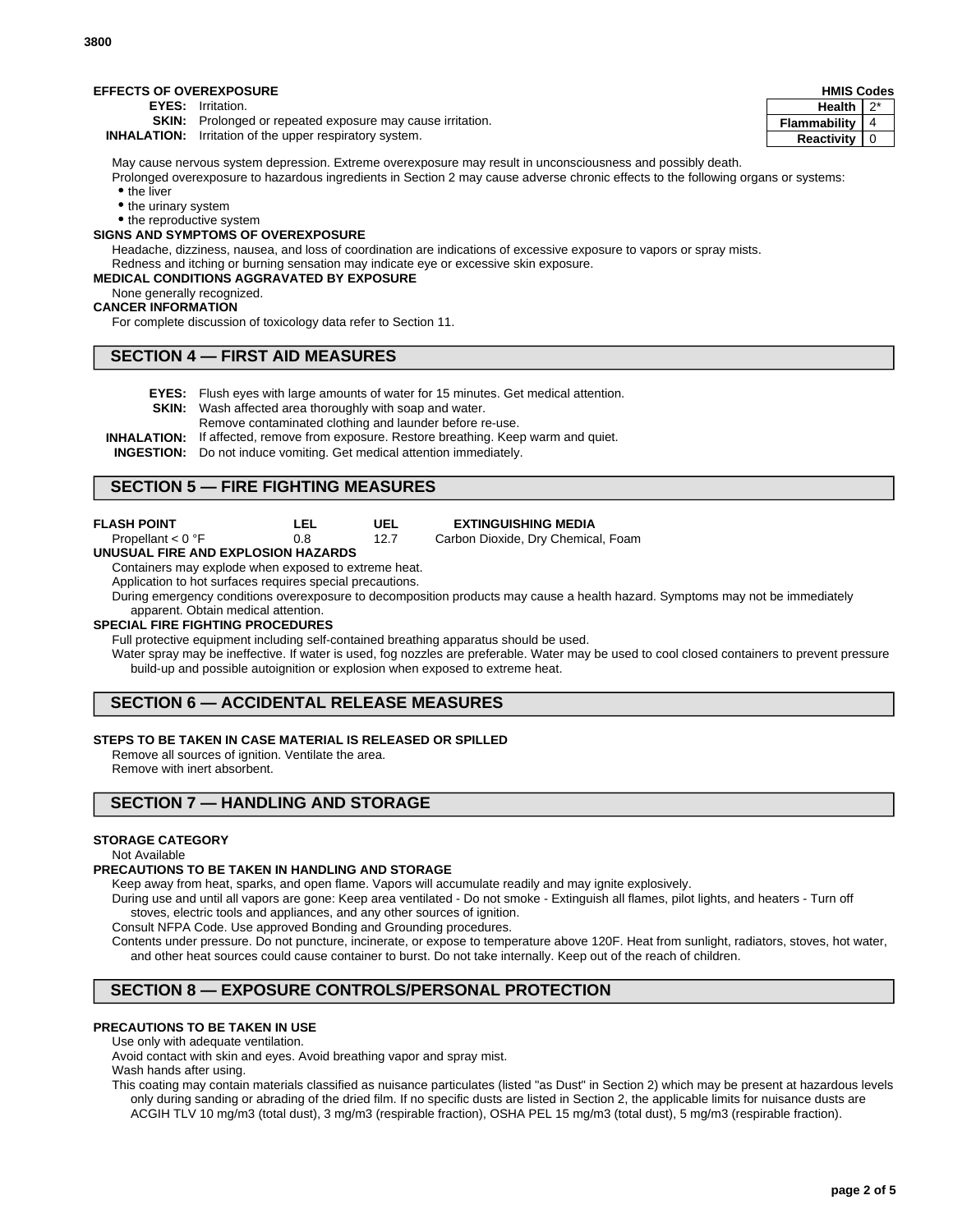### **VENTILATION**

Local exhaust preferable. General exhaust acceptable if the exposure to materials in Section 2 is maintained below applicable exposure limits. Refer to OSHA Standards 1910.94, 1910.107, 1910.108.

### **RESPIRATORY PROTECTION**

If personal exposure cannot be controlled below applicable limits by ventilation, wear a properly fitted organic vapor/particulate respirator approved by NIOSH/MSHA for protection against materials in Section 2.

When sanding or abrading the dried film, wear a dust/mist respirator approved by NIOSH/MSHA for dust which may be generated from this product, underlying paint, or the abrasive.

# **PROTECTIVE GLOVES**

None required for normal application of aerosol products where minimal skin contact is expected. For long or repeated contact, wear chemical resistant gloves.

# **EYE PROTECTION**

Wear safety spectacles with unperforated sideshields.

# **OTHER PRECAUTIONS**

Intentional misuse by deliberately concentrating and inhaling the contents can be harmful or fatal.

# **SECTION 9 — PHYSICAL AND CHEMICAL PROPERTIES**

| <b>PRODUCT WEIGHT</b> 5.94 lb/gal                                                  |  | 712 g/l          |  |
|------------------------------------------------------------------------------------|--|------------------|--|
| <b>SPECIFIC GRAVITY 0.72</b><br><b>BOILING POINT</b> <0 - 415 $^{\circ}$ F         |  | $<$ -18 - 212 °C |  |
| <b>MELTING POINT</b> Not Available<br><b>VOLATILE VOLUME 89%</b>                   |  |                  |  |
| <b>EVAPORATION RATE</b> Faster than ether<br><b>VAPOR DENSITY</b> Heavier than air |  |                  |  |
| <b>SOLUBILITY IN WATER N.A.</b>                                                    |  |                  |  |
| <b>pH</b> 7.0                                                                      |  |                  |  |
| <b>VOLATILE ORGANIC COMPOUNDS (VOC Theoretical - As Packaged)</b>                  |  |                  |  |

Volatile Weight 83.00% Less Water and Federally Exempt Solvents

# **SECTION 10 — STABILITY AND REACTIVITY**

**STABILITY — Stable CONDITIONS TO AVOID** None known. **INCOMPATIBILITY** None known. **HAZARDOUS DECOMPOSITION PRODUCTS** By fire: Carbon Dioxide, Carbon Monoxide **HAZARDOUS POLYMERIZATION**

Will not occur

# **SECTION 11 — TOXICOLOGICAL INFORMATION**

#### **CHRONIC HEALTH HAZARDS**

Prolonged and repeated exposure to Hexane may cause damage to nerve tissue of the arms and legs (peripheral neuropathy), resulting in muscular weakness and loss of sensation. This effect may be increased by the presence of Methyl Ethyl Ketone. Reports have associated repeated and prolonged overexposure to solvents with permanent brain and nervous system damage.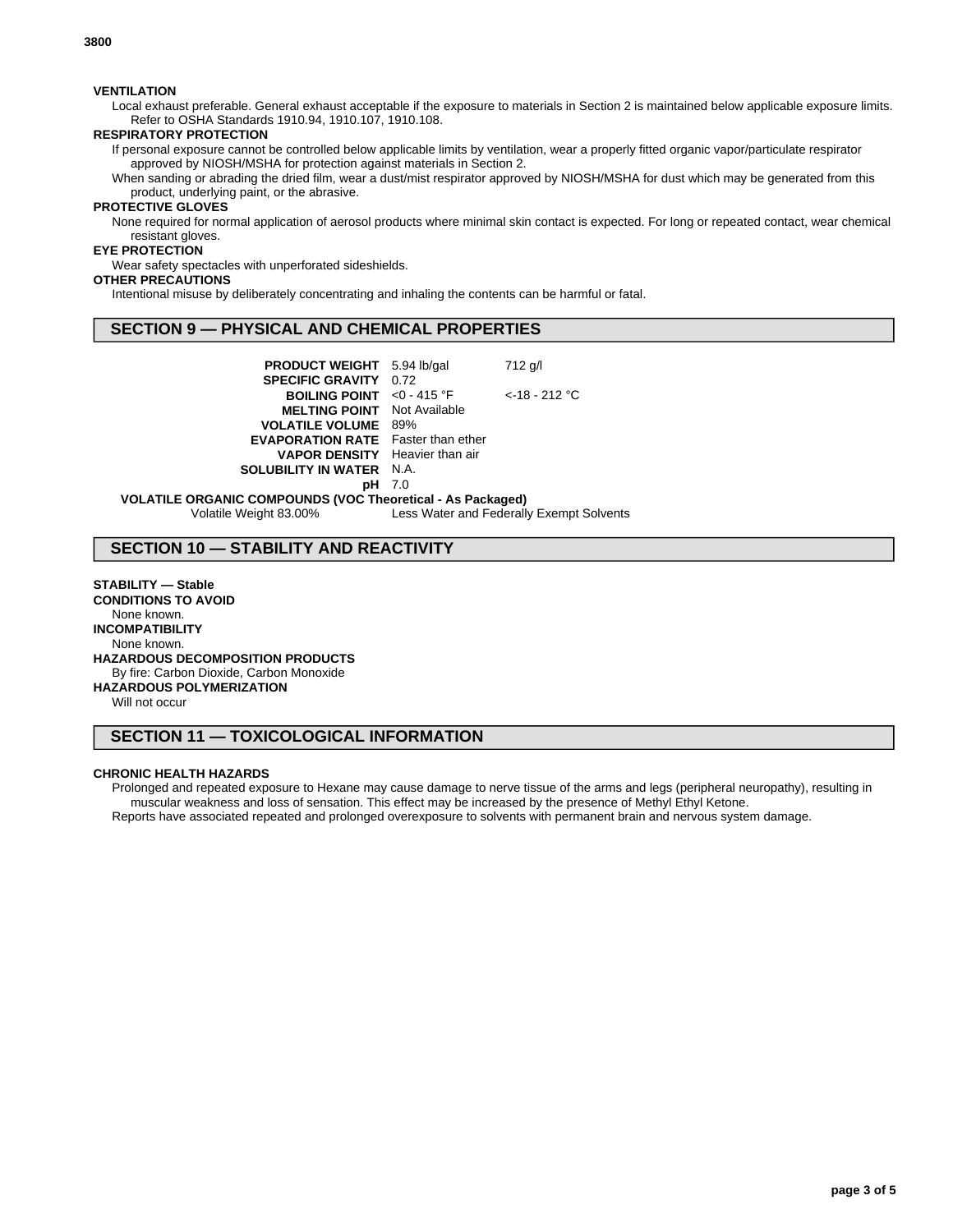| <b>CAS No.</b> | <b>Ingredient Name</b>              |          |     |               |  |
|----------------|-------------------------------------|----------|-----|---------------|--|
| 74-98-6        | Propane                             |          |     |               |  |
|                |                                     | LC50 RAT | 4HR | Not Available |  |
|                |                                     | LD50 RAT |     | Not Available |  |
| 106-97-8       | <b>Butane</b>                       |          |     |               |  |
|                |                                     | LC50 RAT | 4HR | Not Available |  |
|                |                                     | LD50 RAT |     | Not Available |  |
| 110-54-3       | Hexane                              |          |     |               |  |
|                |                                     | LC50 RAT | 4HR | Not Available |  |
|                |                                     | LD50 RAT |     | 28700 mg/kg   |  |
| 107-83-5       | 2-Methylpentane                     |          |     |               |  |
|                |                                     | LC50 RAT | 4HR | Not Available |  |
|                |                                     | LD50 RAT |     | Not Available |  |
| 142-82-5       | Heptane                             |          |     |               |  |
|                |                                     | LC50 RAT | 4HR | Not Available |  |
|                |                                     | LD50 RAT |     | Not Available |  |
| 64742-88-7     | <b>Mineral Spirits</b>              |          |     |               |  |
|                |                                     | LC50 RAT | 4HR | Not Available |  |
|                |                                     | LD50 RAT |     | Not Available |  |
| 64742-94-5     | <b>Medium Aromatic Hydrocarbons</b> |          |     |               |  |
|                |                                     | LC50 RAT | 4HR | Not Available |  |
|                |                                     | LD50 RAT |     | Not Available |  |
| $91 - 20 - 3$  | Naphthalene                         |          |     |               |  |
|                |                                     | LC50 RAT | 4HR | Not Available |  |
|                |                                     | LD50 RAT |     | Not Available |  |
| 67-63-0        | 2-Propanol                          |          |     |               |  |
|                |                                     | LC50 RAT | 4HR | Not Available |  |
|                |                                     | LD50 RAT |     | 5045 mg/kg    |  |
|                |                                     |          |     |               |  |

# **SECTION 12 — ECOLOGICAL INFORMATION**

#### **ECOTOXICOLOGICAL INFORMATION**

No data available.

# **SECTION 13 — DISPOSAL CONSIDERATIONS**

#### **WASTE DISPOSAL METHOD**

Waste from this product may be hazardous as defined under the Resource Conservation and Recovery Act (RCRA) 40 CFR 261. Waste must be tested for ignitability to determine the applicable EPA hazardous waste numbers. Do not incinerate. Depressurize container. Dispose of in accordance with Federal, State/Provincial, and Local regulations regarding pollution.

## **SECTION 14 — TRANSPORT INFORMATION**

Multi-modal shipping descriptions are provided for informational purposes and do not consider container sizes. The presence of a shipping description for a particular mode of transport (ocean, air, etc.), does not indicate that the product is packaged suitably for that mode of transport. All packaging must be reviewed for suitability prior to shipment, and compliance with the applicable regulations is the sole responsibility of the person offering the product for transport.

#### **US Ground (DOT)**

May be classed as Consumer Commodity, ORM-D

UN1950, AEROSOLS, 2.1, LIMITED QUANTITY, (ERG#126)

### **Canada (TDG)**

May be classed as Consumer Commodity, ORM-D

UN1950, AEROSOLS, CLASS 2.1, LIMITED QUANTITY, (ERG#126)

#### **IMO**

May be shipped as Limited Quantity

UN1950, AEROSOLS, CLASS 2.1, LIMITED QUANTITY, EmS F-D, S-U, ADR (D)

### **IATA/ICAO**

UN1950, AEROSOLS, FLAMMABLE, 2.1, LIMITED QUANTITY

# **SECTION 15 — REGULATORY INFORMATION**

### **SARA 313 (40 CFR 372.65C) SUPPLIER NOTIFICATION**

| <b>CAS No.</b> | <b>CHEMICAL/COMPOUND</b> | I% by WT | $\frac{9}{6}$<br>Element |
|----------------|--------------------------|----------|--------------------------|
| 110-54-3       | Hexane                   |          |                          |
| $91 - 20 - 3$  | Naphthalene              | ו. ט     |                          |

## **CALIFORNIA PROPOSITION 65**

WARNING: This product contains chemicals known to the State of California to cause cancer and birth defects or other reproductive harm.